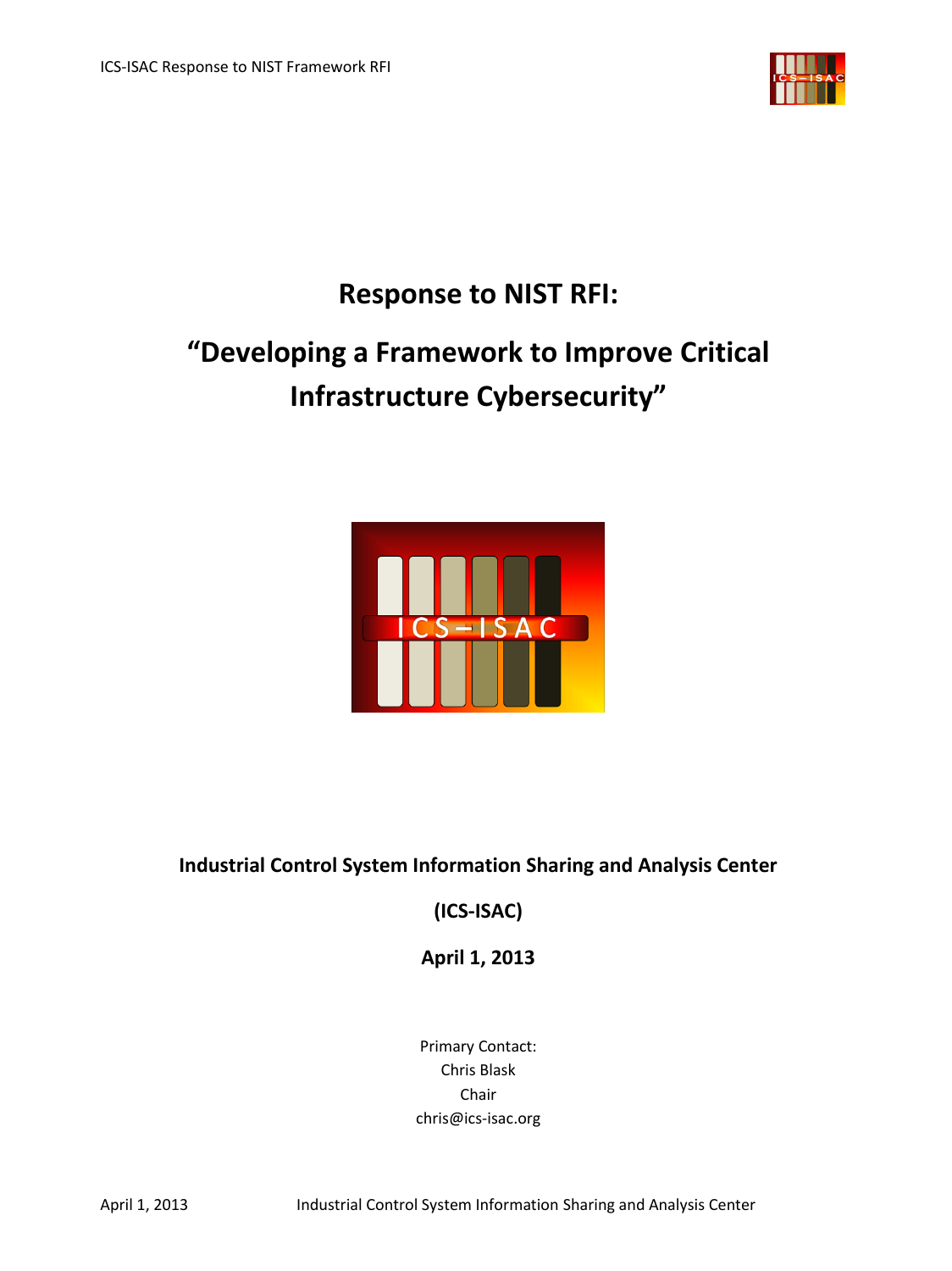

## **Contents**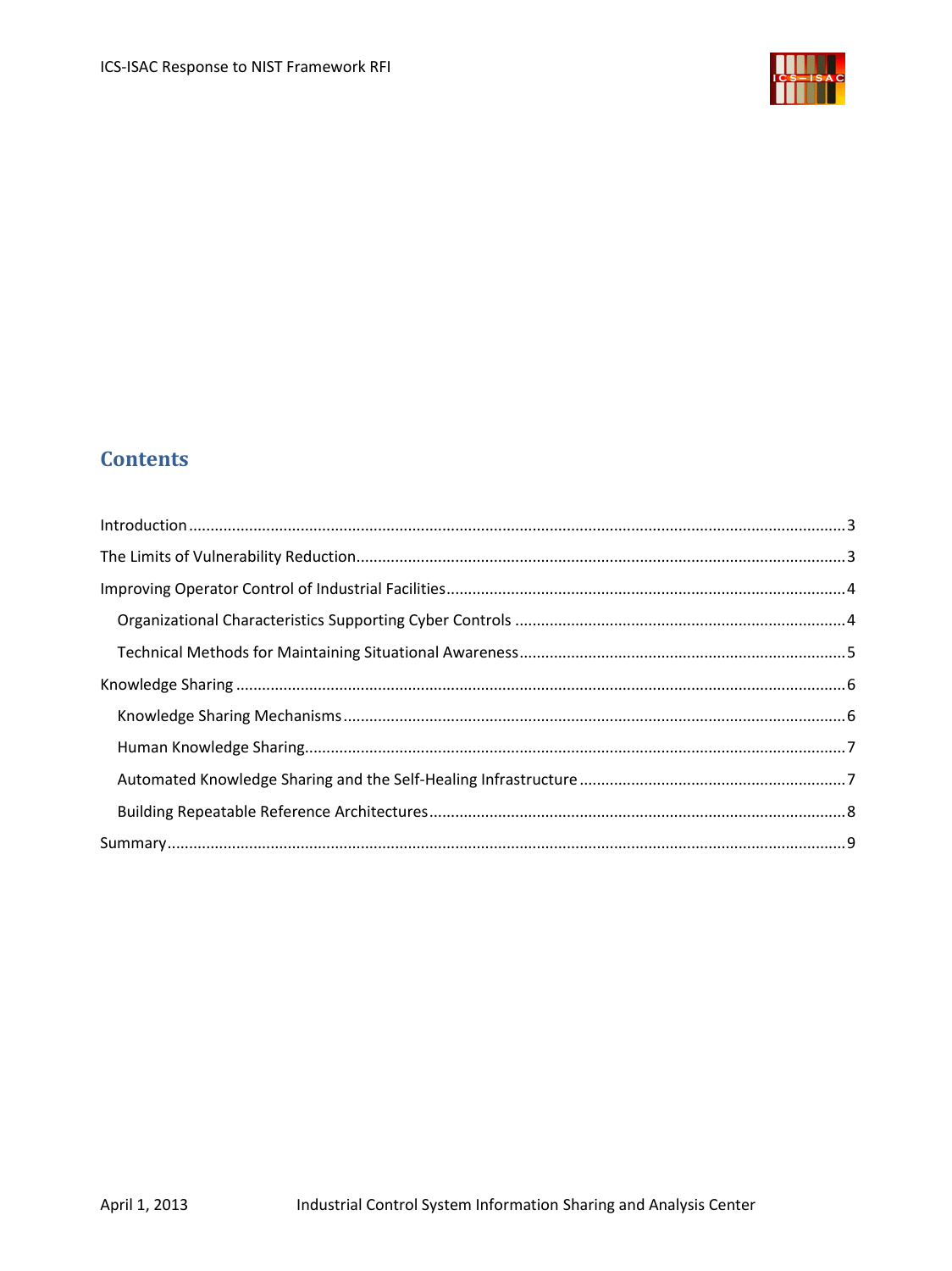

## <span id="page-2-0"></span>**Introduction**

It is our position that maximum reduction of cyber risk to national critical infrastructure can only be achieved through improved operator control of industrial facilities and maximized knowledge sharing among involved parties. As facility operators can increase their technical and procedural ability to establish and maintain visibility into and control over the Industrial Control Systems (ICS) which manage their infrastructure they develop the ability to have knowledge of these systems. Where this knowledge can be shared appropriately without compromising personal and organizational privacy the United States can develop the situational awareness necessary to measure and manage national risk. Such a knowledge sharing system will support self-healing capabilities which will allow the national infrastructure to respond automatically to attack in an auto-immune fashion.

While vulnerability reduction, industry standards, workforce development and other methods play important parts in improving overall security none of these will lead to survivability of the national infrastructure against sophisticated active threats. The United States federal government, through this NIST Framework and other appropriate means, should support the development and adoption of human and technical capabilities which improve the ability for operators to have and maintain adequate control of their facilities and to engage in and benefit from appropriate knowledge sharing networks.

## <span id="page-2-1"></span>**The Limits of Vulnerability Reduction**

The millions of connected systems which today constitute American critical infrastructure face common challenges. These include pervasive vulnerabilities, the significant reduction of which will require extended periods of time and extensive capital investments. While actions aimed at reducing these vulnerabilities should be given due attention and resource, it must be understood that:

- 1. Given realistic resources, vulnerability reduction alone cannot reduce aggregate risk to an acceptable level at any point in the foreseeable future
	- o Based on the vulnerability research to date which is available in the public domain it is reasonable to assume that virtually every deployed Industrial Control System device or piece of software contains exploitable vulnerabilities
	- o The trained workforce of researchers necessary to identify a majority of vulnerabilities in all deployed ICS cyber devices in a reasonable and prudent period of time for these purposes does not exist
	- $\circ$  The necessity to "touch" every individual control system device found throughout every critical infrastructure facility in the nation in order to apply remediation to known vulnerabilities would mandate a workforce which is not available nor will be available under the most optimistic conditions for many years
	- $\circ$  It is unrealistic to assume that a single remediation of each ICS cyber device would be adequate to ensure all knowable vulnerabilities have been addressed in all deployed devices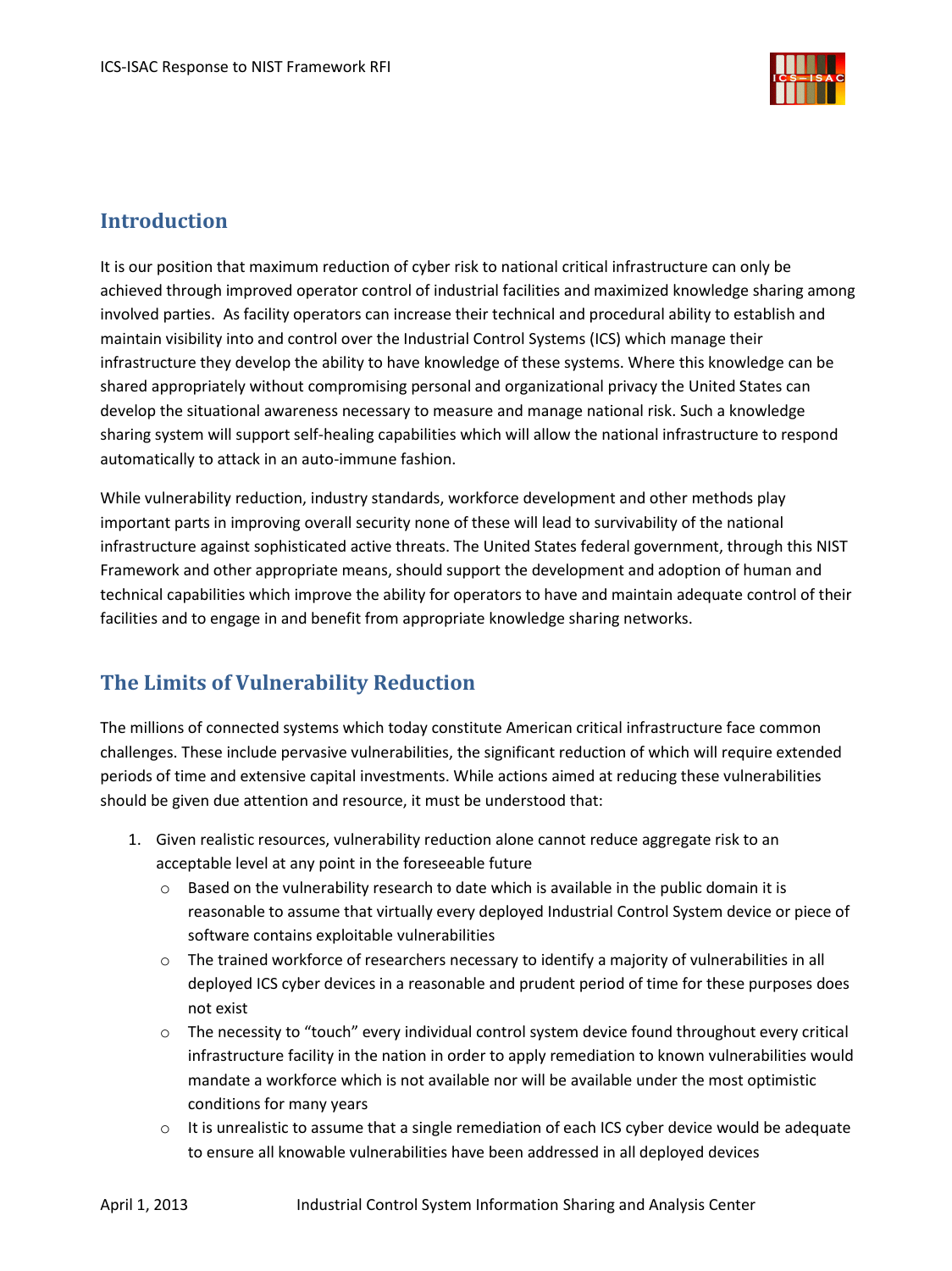

- 2. Even with unlimited time and resources vulnerability reduction alone cannot reduce the aggregate risk to an acceptable level
	- $\circ$  even if the aforementioned resource restraints could be overcome and all reasonably knowable cyber vulnerabilities to all deployed devices and software could be discovered and remediations applied, all deployed systems would remain susceptible to all "Zero Day" vulnerabilities discovered by threat actors
	- o the publically-known attacks against critical infrastructure to date have employed such Zero Day vulnerabilities, and therefore would have been successful even if all known vulnerabilities to the target systems had been remediated

## <span id="page-3-0"></span>**Improving Operator Control of Industrial Facilities**

It is within the reasonable reach of facilities to improve their control over their cyber systems given existing fiscal limits and within appropriate periods of time. Such control can be implemented without causing unacceptable negative impact to the current safety, reliability and availability of such systems. This can be accomplished with technology currently available in both commercial as well as Open Source forms. The operational characteristics of the organizations which own and manage the majority of these systems lends themselves to the adoption of such control capabilities.

#### <span id="page-3-1"></span>**Organizational Characteristics Supporting Cyber Controls**

A common characteristic of organizations in many critical infrastructure sectors is a core focus on situational awareness. Physical, electrophysical and cyber Industrial Control Systems have been developed for the specific purpose of providing facility operators maximum situational awareness of the state of the physical process being managed. These organizational characteristics support the development of operational processes to establish and maintain situational awareness of the cyber systems at the core of this issue much more so than among Information Technology (IT) organizations.

In the effort to secure infrastructure a common commentary is to the effect that Industrial Control System networks are not able to utilize many of the methods of security prevalent in Information Technology (IT) applications. Methods as basic as the application of software patches become extremely problematic in ICS environments where the consequence of such a patch causing a fault may be higher and more likely than the problem fixed by the patch, or where no "off hours" window of opportunity to apply such patches presents itself. In the singular area of Situational Awareness, however, ICS environments are often more amenable to the use of such processes and technologies than are IT.

IT networks are characteristically complex and dynamic. Devices, users, applications and traffic patterns may change from moment to moment without the direct and explicit knowledge of the network operators. Establishing situational awareness on IT networks is a significant area of focus in enterprises today, but it is continuously challenged to address the "high false positive" aspect of discriminating between "bad changes" which indicate risks and threats and "good changes" which are simply artifacts of permitted enterprise activity.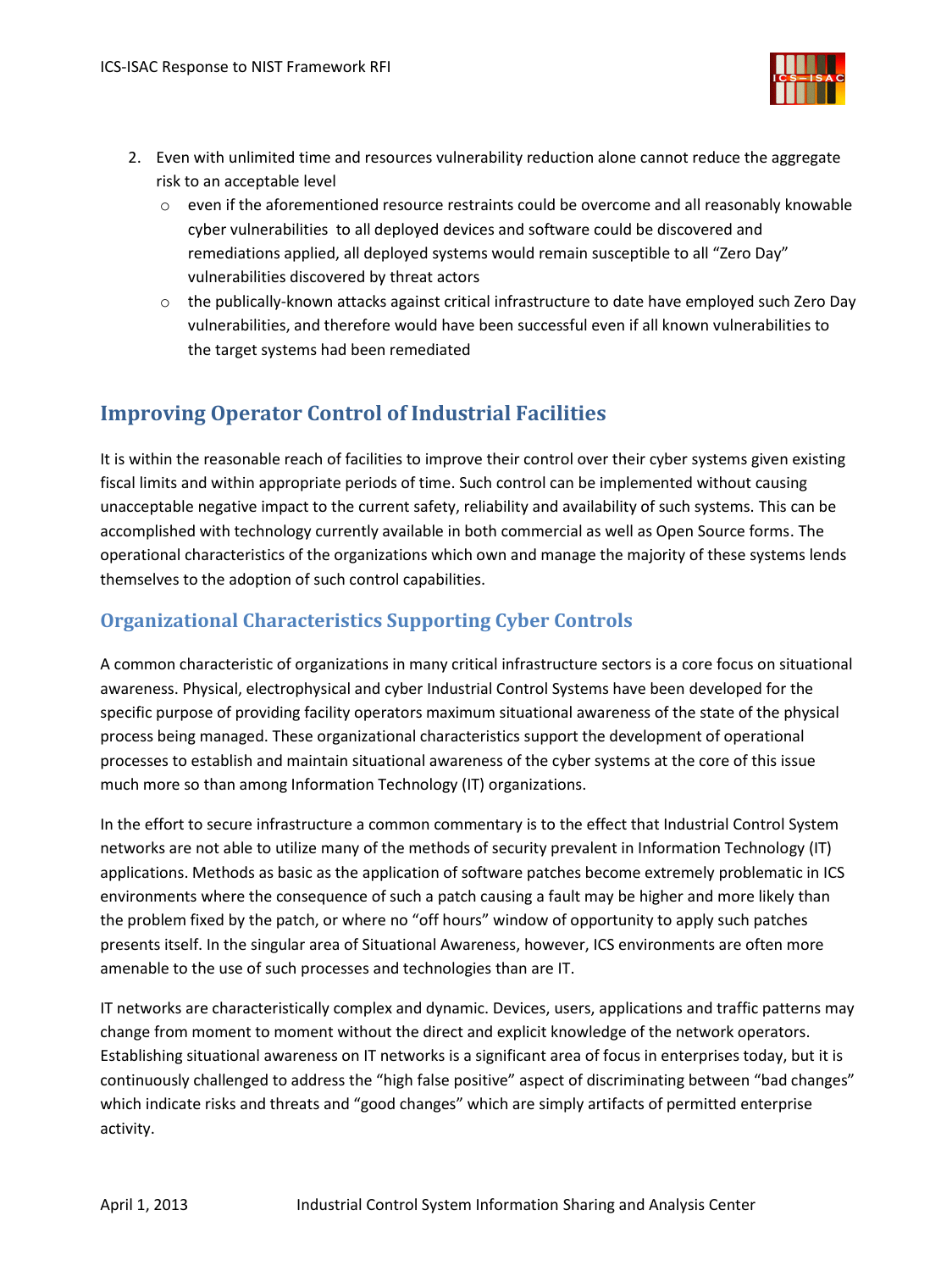

In industrial settings on ICS networks, changes in users, devices and applications are generally rare and occur under controlled circumstances. Traffic patterns on these networks in the overwhelming majority of instances are deterministic and relatively low-volume, following predictable cycles explicitly known to system designers and operators. The application of situational awareness technologies currently available therefore require less customization and operational attention in ICS environments than in IT.

From a workforce perspective, the operational processes used by industrial system operators are oriented specifically towards maintaining situational awareness of the subject physical process. Whether manufacturing, energy, transportation, water or other sector-specific area the operational process in place has been designed with the singular attention to continuous awareness of the state of the physical process. This sociological focus lends itself to the adoption of the processes required to establish and maintain situational awareness of cyber systems very directly, whereas in IT environments such processes often run counter to enterprise operations.

#### <span id="page-4-0"></span>**Technical Methods for Maintaining Situational Awareness**

Where facility operators do not have the ability to know definitively what their cyber control systems are composed of and what these systems are doing they can possess no effective knowledge as to the security state of these systems. Where facilities lack the capability to have and maintain this knowledge they will remain unable to effectively apply knowledge shared with them by external parties, and also unable to have knowledge which can be shared with appropriate external parties. Where this remains the common state among facility operators, there can be no national awareness of the state of the cybersecurity of our aggregate infrastructure nor ability to take effective action in its defense.

There exist today multiple technical methods which can be employed to create and maintain appropriate situational awareness of cyber control systems. These methods exist in Open Source as well as commercial forms, providing facility owners and operators sufficient selection to identify and acquire appropriate tools to serve this purpose at their sites. The adoption and deployment of these technical tools and methods can provide the organizations achievable means around which to build operational processes.

There are two major components of situational awareness of cyber control systems:

Inventory:

A current and accurate inventory of all software and hardware components of the Industrial Control System.

Activity:

An accurate awareness of past and present cyber activity within and between the Industrial Control System components.

For a facility operator to maintain situational awareness it is necessary to have the capability to:

- establish an initial baseline of Inventory and Activity
- validate this baseline against the intended composition and behavior of the subject control system
- maintain a capability to determine when divergence from this baseline occurs

Technical methods of establishing and maintaining situational awareness must in all cases take into account the priorities of the subject facility. Availability, safety and reliability considerations dictate that the tools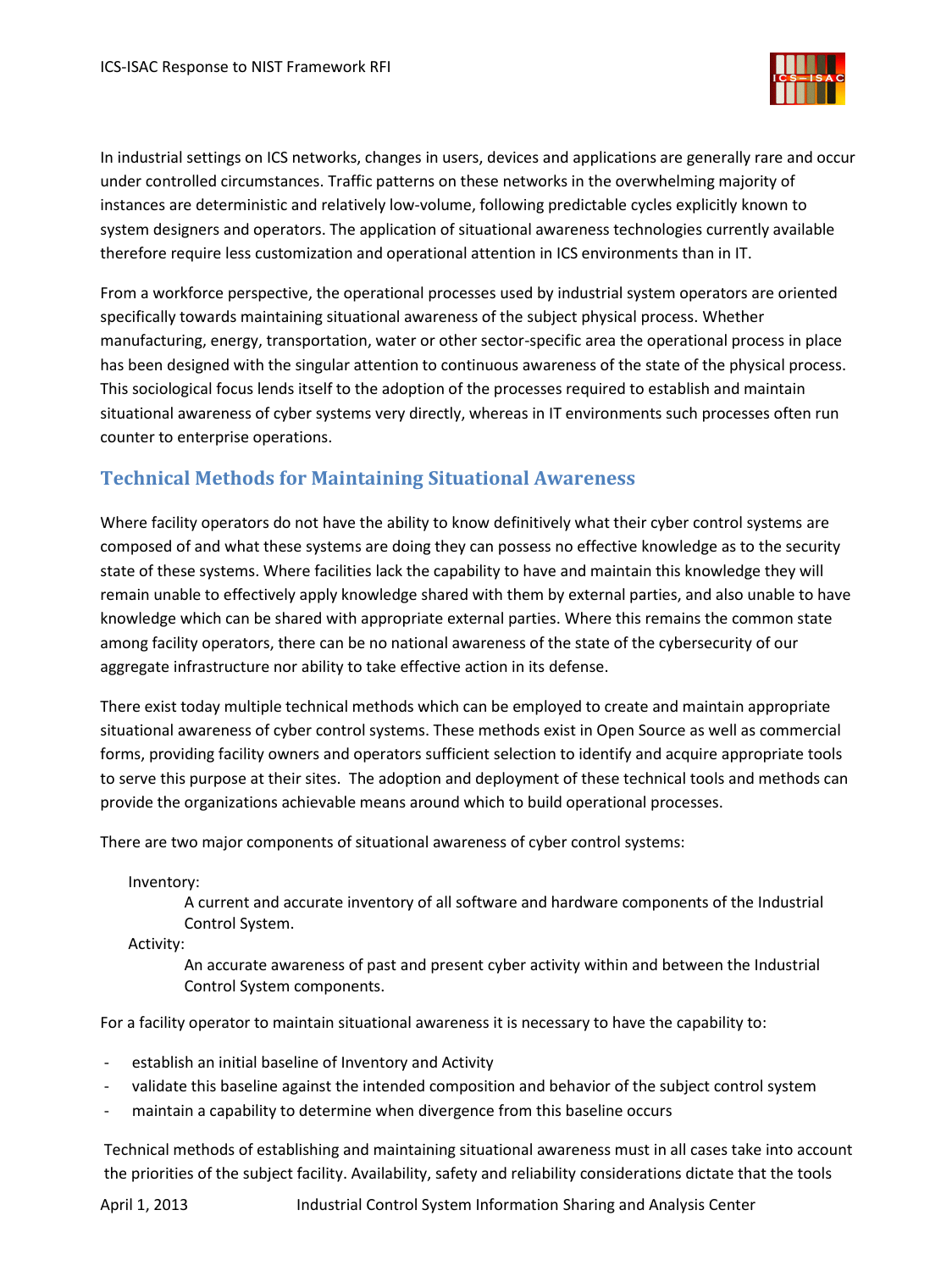

used to establish and maintain situational awareness are implemented in such ways that they have minimal-to-no actual or potential impact on the currently deployed infrastructure. This can include the deployment of such monitoring technologies on network segments separate from the operational control system and the "mirroring" of the activity of the deployed cyber control system to these separate segments.

It is recommended that for the purpose of the NIST Framework specific technologies not be mandated or promoted, rather that methods be investigated to promote or as necessary mandate the adoption of technical and process mechanisms for maintaining appropriate situational awareness and detecting unauthorized inventory and/or activity alteration.

## <span id="page-5-0"></span>**Knowledge Sharing**

To achieve the goal of a survivable infrastructure it is mandatory that we develop the capability to create and maintain awareness of the ongoing aggregate state of national infrastructure. At present there is no adequate capability to determine whether the infrastructure of the United States is or is not under active attack by threat actors - either in a broad sense or with any specificity - at a given point in time or over a given span of time. While securing the individual facilities which together comprise national infrastructure is necessary, the national ability to determine the overall state of security across infrastructure remains a separate and distinct need. This need can be addressed through the development of appropriate Knowledge Sharing methods.

Similar with individual facilities, where the United States as a nation has no means of determining the Inventory nor Activity of its infrastructure there is no capacity for having Knowledge of the risks or threats to national security. Unlike individual facilities, it is not as fundamental a requirement to establish as precise and detailed a situational awareness of national infrastructure to achieve effective national situational awareness. Appropriately defining the mechanisms used and content shared across the National Knowledge Sharing Network are the crucial factors in building an effective national defense.

#### <span id="page-5-1"></span>**Knowledge Sharing Mechanisms**

Knowledge Sharing Mechanisms fall into two basic categories:

- Human-to-human knowledge sharing
- Machine-to-machine (automated) knowledge sharing

To achieve a secure and reliable national infrastructure our ability to share knowledge must increase exponentially in both areas. Strategic and tactical planning by human operators and policy makers must always be informed by then-current realities and best practices. Our trained workforce must expand exponentially from current levels to provide the capacity to apply and maintain any viable solutions, while continuously improving itself in a highly dynamic environment. Our infrastructure itself must become significantly more autonomous and connected, increasing its ability to detect and respond to threats at a speed and with a reliability that will rapidly become beyond human operators' capability.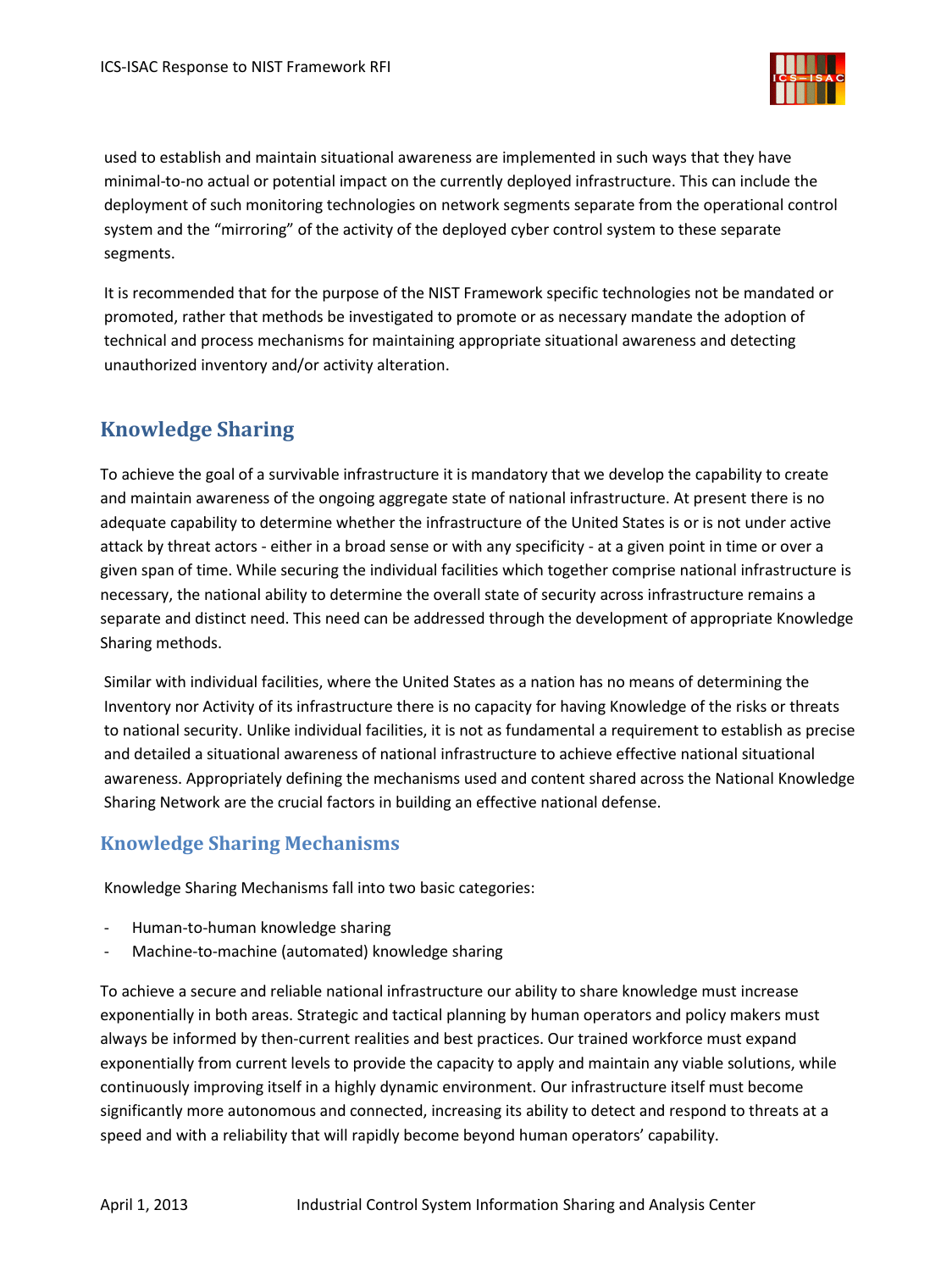

Fortunately, the groundwork for advancing human and automated knowledge sharing has already been laid. The forward-looking efforts necessary are largely the increased adoption and utilization of processes, technologies and techniques which have been developed and demonstrated.

#### <span id="page-6-0"></span>**Human Knowledge Sharing**

Human-to-human knowledge sharing methods include communications among and between peer groups. There has been significant progress to date developing human-to-human information sharing mechanisms. From in-person sessions to web-based and other virtual information human sharing mechanisms to the creation of the ISAC structure to facilitate public-private collaboration in concert with US-CERT, a substantial foundation has been laid. In addition, a peer-to-peer network of those directly involved in Industrial Control System operation and function has developed organically.

The information dissemination mechanisms developed to date on average remain challenged to address issues of timeliness and scale, however. We must continue to broaden the demographic reach and expand mechanisms used. Direct sharing of critical information between members of confined circles of trust needs to continue, but sufficient knowledge to perform component tasks must be disseminated to students preparing to contribute to the workforce as well as millions of workers currently involved with operating infrastructure.

The existing human-to-human information sharing work being done by public and private sector parties should be analyzed for effectiveness and where successful increased in scale and reach. Untapped communities of interest across all infrastructure sectors should continue to be brought into these mechanisms and conversations through all means including industry trade organizations, publications and conferences. Educational institutions should be further involved in propagating skills and knowledge to the diverse workforce needed to securely design, build and operate the increasingly automated and interconnected infrastructure of today and tomorrow.

This is in no way to diminish the incredible importance of human-to-human information sharing as it will remain a key component moving forward. Continuing to expand and build upon these efforts is crucial to long term success and viability of the critical infrastructure system.

#### <span id="page-6-1"></span>**Automated Knowledge Sharing and the Self-Healing Infrastructure**

While human-to-human knowledge sharing is a critical component to inform strategy and tactics among decision makers and perform workforce development, it cannot ultimately be performed at speeds adequate to facilitate national defenses against large scale sophisticated attacks alone. During periods of military conflict or other foreseeable conditions of lesser but still substantial conflict with well-resourced threat actors our interdependent national infrastructure will require "self-healing" capabilities only possible through automated knowledge sharing. It is within the reach of the United States to implement such automated knowledge sharing systems based on existing technical and organizational developments. NIST and the US federal public sector should work to enable and accelerate where possible advancements in and adoption of such automated knowledge sharing systems.

April 1, 2013 Industrial Control System Information Sharing and Analysis Center Machine-to-machine knowledge sharing provides the opportunity to build a responsive national infrastructure capable of maintaining stability during periods of active attack. Work in various areas in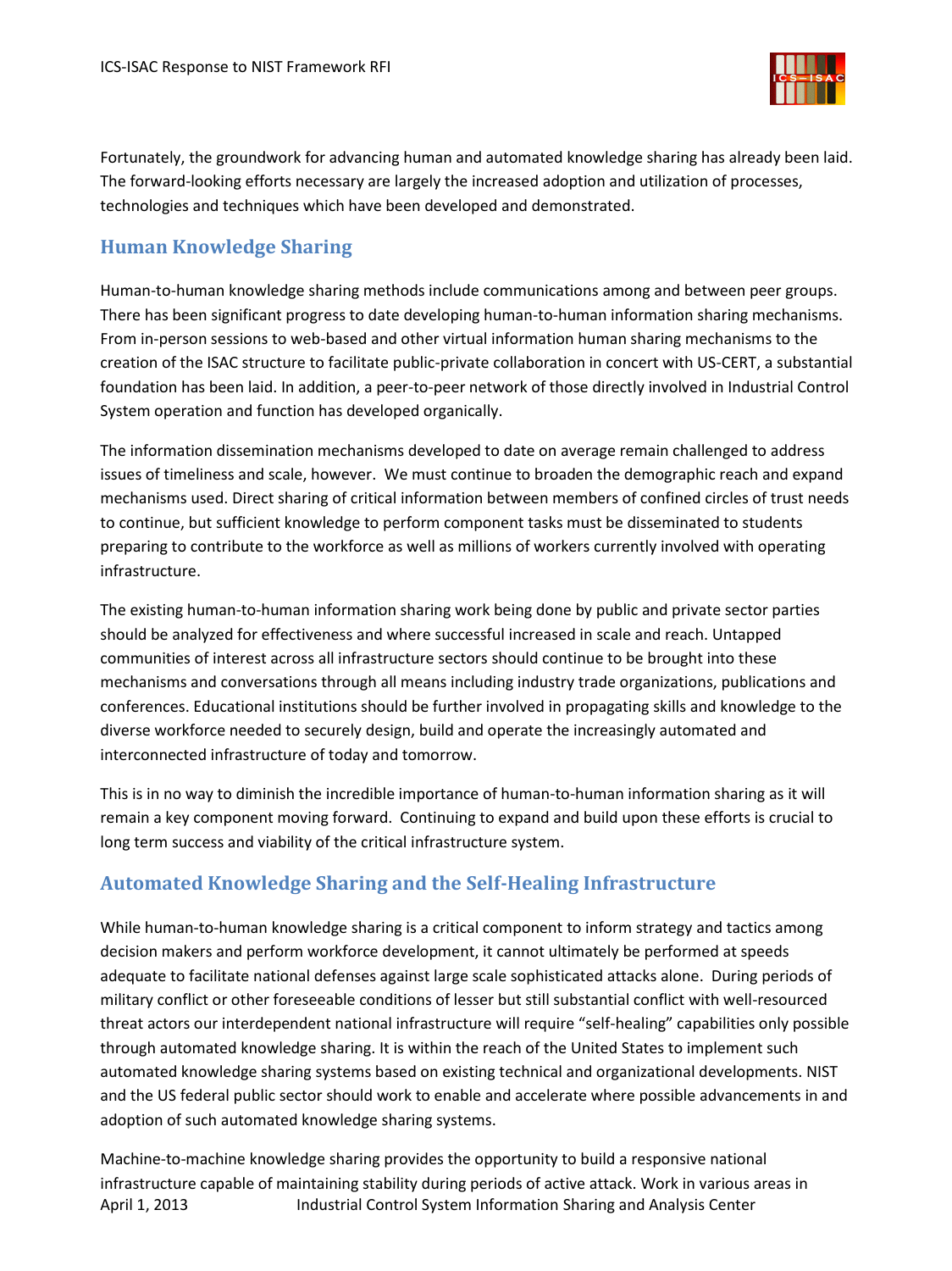

recent years has provided a rich technical and operational foundation from which such an automated national network can be implemented. Development of standards for this purpose has reached fairly robust maturity and examples of operable automated defensive networks have been deployed for a number of years. By supporting the further development and deployment of reference architectures utilizing these methods the public and private sectors together have the opportunity to demonstrate replicable structures which can be broadly adopted.

An example of effective automated knowledge sharing deployed today is the [Collective Intelligence](http://www.ren-isac.net/ses/)  [Framework](http://www.ren-isac.net/ses/) (CIF) created by the Research and Educational Network Information Sharing and Analysis Center (REN-ISAC). Where a CIF member detects for example an email address used in Phishing attacks or an IP address performing denial of service attacks, this information is shared with all other members whose systems may automatically block or watch for traffic so indicated. The Structure Threat Information eXpression (STIX) standard for representing threat indicators and the Trusted Automated eXchange of Indicator Information (TAXII) standard for securely exchanging threat information build on years of industry experience with automating knowledge sharing. All of these and other existing, developing, open and proprietary standards for threat representation and transportation provide technical options for machineto-machine knowledge sharing which can be used to develop and exercise reference architectures capable of providing active defenses.

It is well within our reach - using current technologies - to create an infrastructure where an attempt to compromise industrial facilities results in immunity to such an attack being propagated automatically to all other vulnerable facilities. Enabling situational awareness at industrial and infrastructure facilities and connecting these facilities appropriately with public and private sector knowledge sharing and analysis centers can provide this national defensive capability.

#### <span id="page-7-0"></span>**Building Repeatable Reference Architectures**

As there exists a significant mass of technology and expertise in the nation today which can be used to achieve the goals of securing critical infrastructure there is a value in enabling vendors, practitioners and other subject matter experts in efforts to validate, demonstrate and disseminate repeatable reference architectures. In the public and private sector exist groups capable of - and in some cases in the process of – building such reference architectures. NIST and other public sector entities at the state and federal level should take what actions reasonably achievable to support such exercises and to propagate demonstrated successes.

A great deal of progress on most, or perhaps even all, of the component challenges to infrastructure threat has been accomplished. Over the past two decades technical and procedural capabilities have consistently evolved in a positive direction and in recent years efforts have produced a plethora of applicable tools, structures and expertise. There exist individual organizations and consortia capable of performing both large as well as small-scale demonstration projects which can definitively prove or disprove methods for addressing aspects of the overall challenge. Existing groups of state, local and/or federal public sector authorities are currently engaged with pertinent private sector entities and capable of working together to perform demonstrations of local, regional and/or national defenses. NIST and the US federal public sector should as appropriate foster and enable such demonstrations of replicable reference models which can be adopted with a high degree of reliability.

April 1, 2013 Industrial Control System Information Sharing and Analysis Center